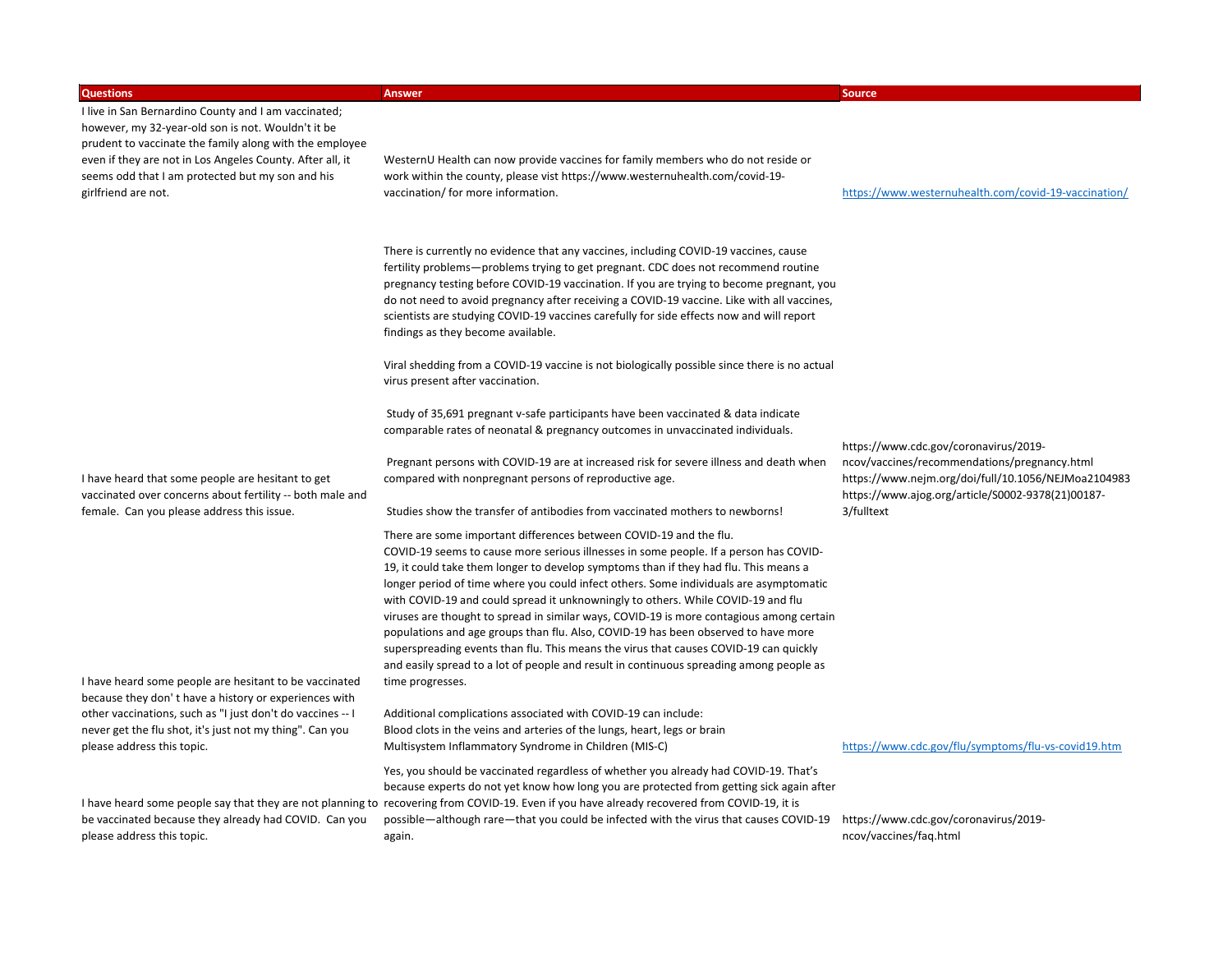Who should not get vaccinated: Anyone who may be allergic to polyethylene glycol (PEG) and polysorbate If you had a severe allergic reaction to the first COVID-19 vaccine

Individuals with underlying medical conditions and weakened immune systems are at increased risk for severe illness from COVID-19. COVID-19 vaccines are recommended for and can be administered to most people with these conditions; however, it is recommended that you speak to your healthcare provider If you have any of the following conditions: Anyone who may have other allergies, e.g., food, mold Underlying medical conditions Immunocompromised

Thank you for your question. Phase 3 clinical trials data is submitted prior to Emergency Use Authorization being considered by the ACIP/FDA. The New England Journal of Medicine published results can be found below.

Pfizer https://www.nejm.org/doi/full/10.1056/nejmoa2034577

Moderna https://www.nejm.org/doi/full/10.1056/nejmoa2035389

## Janssen/J&J

https://www.nejm.org/doi/full/10.1056/NEJMoa2101544

Are all of the COVID vaccines still in clinical trial 3? Per the list of withdrawn drugs, are not most of the serious adverse long term effects not discovered until after Phase 3 clinical trials? Based upon CDCC data, when CDCC data, when the odds that a person 20- Live answered during webinar

I have heard some people say that they are not getting vaccinated "for medical reasons". Can you please address

contraindications for vaccination, as well as some myths and misunderstandings about medical reasons that are

the very specific medical reasons that are

NOT contraindications, e.g. egg allergy.

39 would be in danger of dying from COVID19? I ask, because the odds of survival appear to be 99.998% for this age group, and therefore they hardly at risk and the long without any consideration of co-morbidities and lifestyle even more safe.

If the Diamond Princess, only had a 1.3% CFR, AND the sporting events are holding events with 20k people, unmasked, in a stadium, and not having mass outbreaks; how does the WU explain these phenomena if the virus is "so contagious" and a pandemic exists?

term effects of this treatment are still unknown. All of this others and the surrounding community, including those that are more vulnerable must factors, which would indicate that those in good health are decrease transmission and the development of variants. Although you are healthy you Individual risk of death from COVID is only a partial consideration - what about the risk of death of other individuals that an infected individual comes into contact with? Protecting also be weighed. Also, the more vaccinated individuals in the populations means we can can still spread to others, even while asymptomatic.

> These events and locations have strict protocols in place to protect individuals. Most are now implementing testing protocols, assigned seating, and limited concessions and activities that could increase transmission. Information on attendees is typically collected for contact tracing purposes. The Diamond Princess implemented quarantine of passengers on board when COVID transmission was identiifed on board. All of these events will have varying levels of transmission risk based on local community rates. Globally, we are seeing devastating numbers in countries that cannot be diminished, including the nearly 600,000 deaths in the United States that has occurred.

https://www.cdc.gov/coronavirus/2019 ncov/vaccines/recommendations/underlyingconditions.html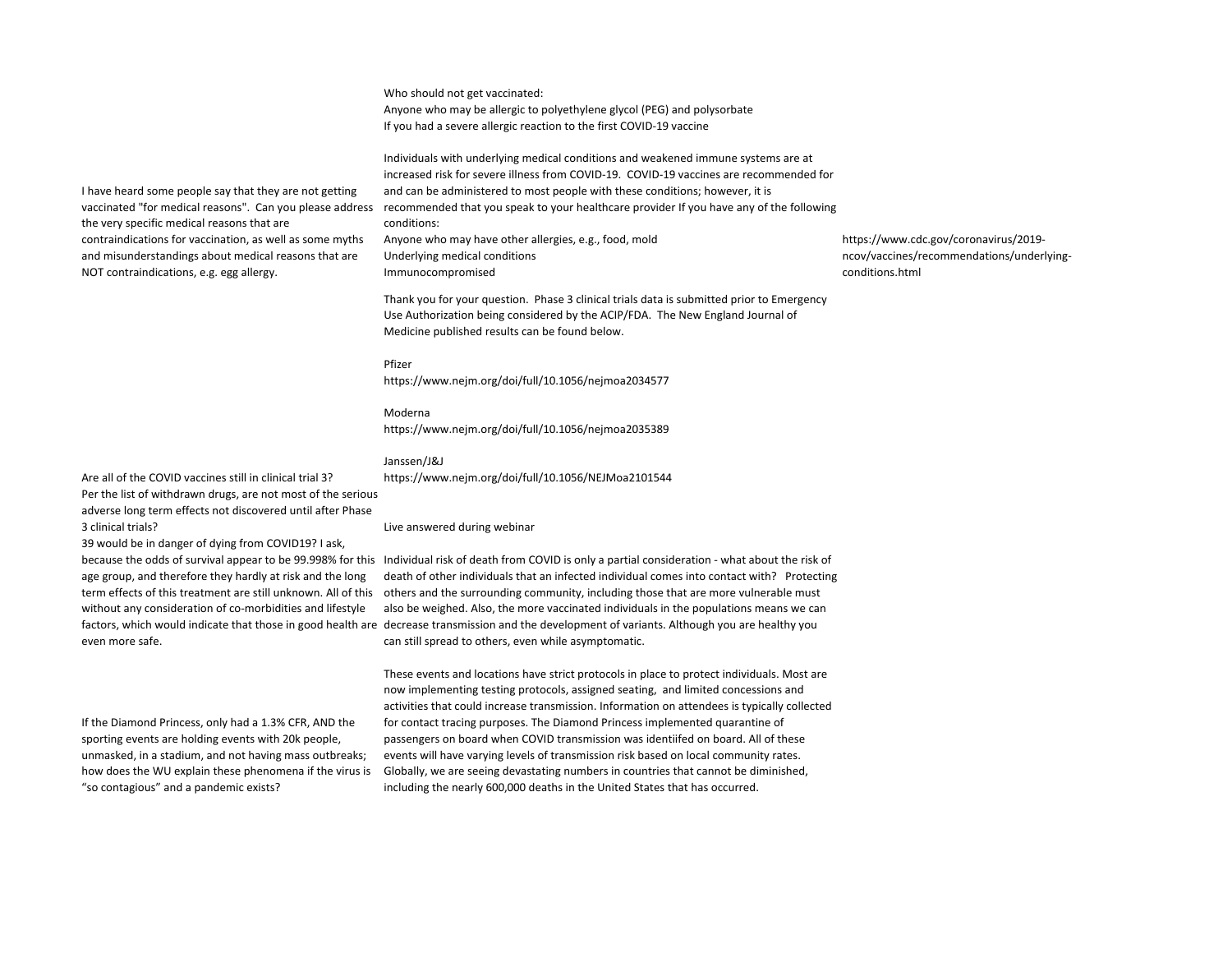Admittedly, this seems borderline on Nuremburg Code violations mandating people in great health participate in a new prophylactic biological treatment, and simultaneously preaching a wholistic approach. I have heard ZERO about how to naturally boost your immune health; ie, diet, exercise, sunshine, fresh air, close relationships. Live answered during webinar Why have some people got Bell's Palsy after the Pfizer vaccine. My in laws neighbor got it. will we need to get a covid-19 vaccine annually, similar to a flu shot? Will we need a booster shot? How is that determined? **Live answered during webinar Live answered during webinar** I will happily take open exposure to the SARS-COV2 virus

isolate, as my body will be fine and generate its own immunity. Why would this not be allowed for a healthy person to decide for themselves? Or does WU not recognize the body's ability to maintain health and generate immune function?

Will the school cover injury costs if a student ends up with Bells Palsy?

Several colleges in our area are mandating vaccination for C-19 for students returning to campus this Fall 2021. Redlands University is the most recent to send this message to incoming and returning students. Gov. Newsom is removing C-19 restrictions in June. When will WesternU require vaccination for students?

Will WesternU require staff to get the vaccine?

What if you do not plan on getting the shot in general. what would be the protocol then if the shot becomes mandatory?

Live answered: it is the cross reactivity of immune cells to nerve cells which triggers the bell's palsy.

Thinking beyond one's individual health is an important aspect of public health measures and preventing the spread of COVID. We need to think of the broader community, not just individual person.

People who have previously had Bell's palsy may receive a COVID-19 vaccine. Cases of Bell's palsy were reported following vaccination in participants in the COVID-19 vaccine clinical trials. However, the Food and Drug Administration (FDA) does not consider these to be more than the rate expected in the general population. They have not concluded these cases were caused by vaccination.

Since medical and religious exemptions are available and attendance at WesternU is voluntary, the school does not cover injury costs related to vaccines. You can discuss further with your healthcare provider and insurance carrier if necessary.

The CRT is currently working on a COVID-19 vaccine policy that would make it mandatory for students as soon as one of the COVID-19 vaccines has been fully approved by the FDA. For students (except for students enrolled in programs delivered solely online), only two exemptions from this mandate will be allowed: medical contraindications supported by a letter from an appropriate health care provider, and religious exemptions supported by a letter from an appropriate religious leader. Any unvaccinated students (again, excepting those enrolled in an entirely online program) will be mandated to comply with an appropriate surveillance testing strategy.

From webinar, answered live: The university is in the process of developing a COVID-19 Vaccine Policy. More information will be coming. Please read the weekly updates sent out every Friday from Dr. Houston-Brown, COO. Thank you,

Once FDA approval of one of the COVID-19 vaccines occurs, WesternU will mandate the COVID-19 vaccine. Medical or Religious exemption forms will be available on the Student-Employee Health website. Unvaccinated individuals may be subject to additional COVID-19 safety measures, including testing and personal protective equipment (PPE).

https://www.cdc.gov/coronavirus/2019 ncov/vaccines/recommendations/underlyingconditions.html